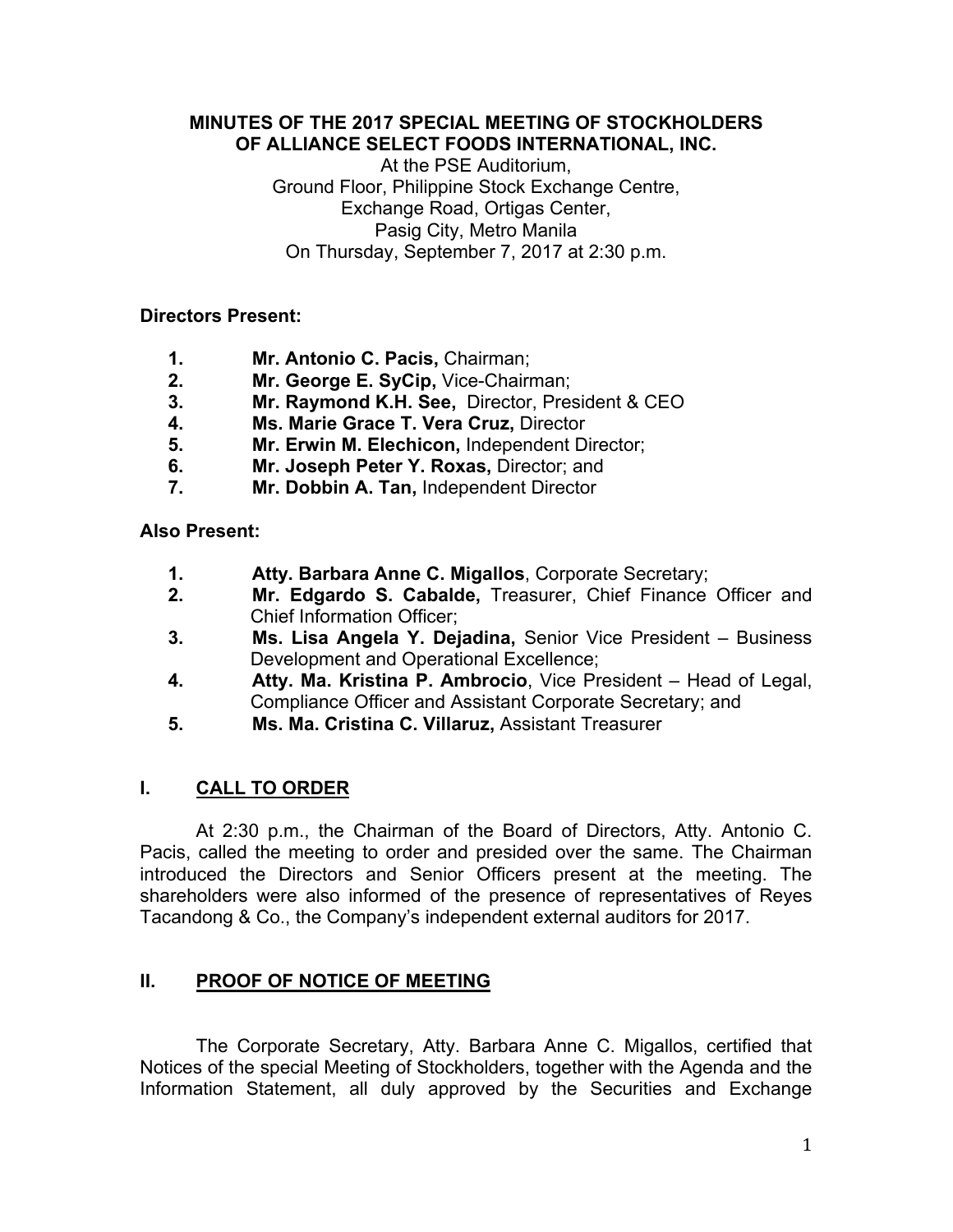Commission (SEC), were sent to shareholders not later than August 10, 2017, within the periods prescribed under the applicable rules.

#### **III. CERTIFICATION OF QUORUM**

The Chairman then asked the Corporate Secretary if there was a quorum for the transaction of business for which the Meeting was called. The Corporate Secretary informed the body that, as of 2:30 p.m., there were present, in person or represented by proxy, shareholders holding **2,247,432,675 common shares**  representing **89.91%** of the outstanding capital stock of the Company. Accordingly, there was a quorum for purposes of the Meeting.

# **VOTING PROCEDURE**

The Corporate Secretary then announced the voting procedure for the Meeting.

The required quorum for a meeting of stockholders is the presence, in person or by proxy, of stockholders holding a majority of the outstanding capital stock. However, the main item on the agenda for this Special Meeting, i.e. the amendment of Article Seventh of the Company's Articles of Incorporation requires the affirmative vote of shareholders holding at least 66 2/3% of the Company's outstanding capital stock.

The record date for the Meeting is August 3, 2017. Only stockholders of record as of the said date, and their duly designated proxies were entitled to notice of, and are entitled to vote at, this Meeting.

Voting is by balloting. Ballots were provided to shareholders and designated proxies upon registration. Where a shareholder designated a proxy, the proxy must vote in accordance with the stockholders' instructions, which instructions are indicated in the proxy submitted to the Company. There are spaces in the proxy for YES, NO or ABSTAIN, and the shareholder indicates how he wants his shares to be voted.

The Corporate Secretary and the Compliance Officer will be responsible for the tabulation of votes. The votes cast will be announced after the item is taken up by the body. The voting results shall also be made available on the Company's website.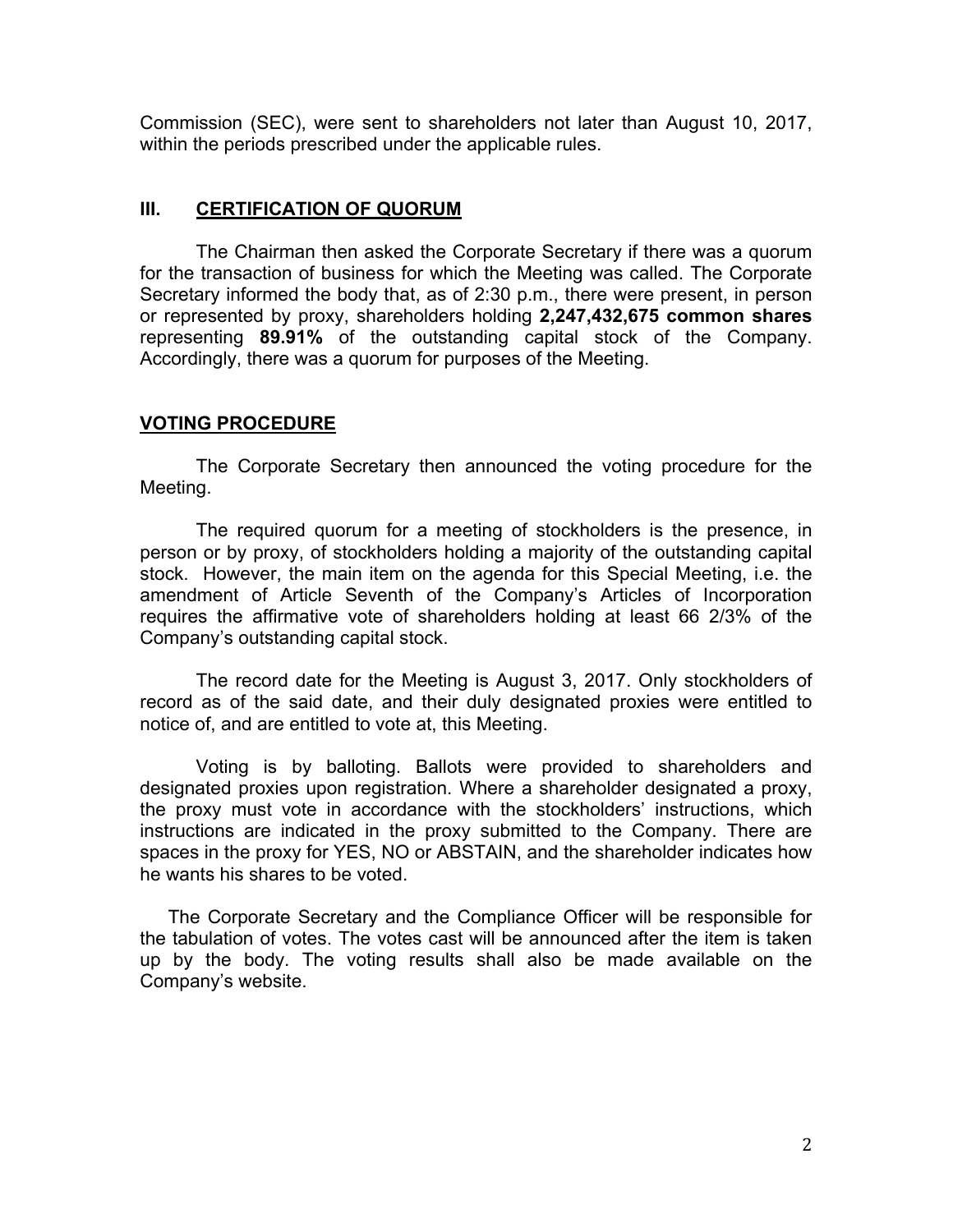#### **GENERAL PROTOCOL**

For fair, orderly, and efficient proceedings, the Corporate Secretary also explained the general protocol that shall be observed for the Meeting.

Only stockholders and duly designated proxies are entitled to take the floor to make a comment or ask questions at the Meeting. A stockholder or proxy who wants to comment or ask a question is requested to give his name*,* and to state for the record that he is a stockholder or proxy, as the case may be. The stockholder or proxy must first be recognized by the Chairman before he can have the floor.

The comments and questions from the stockholders or their proxies must be relevant to the matter being discussed. Also, a stockholder or proxy recognized by the Chairman shall be given a maximum of two (2) minutes to make a comment or ask a question. After his comment or question has been responded to or addressed, he shall be given a maximum of one (1) minute to respond or make a follow up comment.

Stockholders and proxies must observe proper decorum and due courtesy during the meeting. Any person who fails to follow the general protocol as stated may be declared out of order and may be barred from further participation in the proceedings and/or be escorted out from the venue.

## **IV. AMENDMENT OF ARTICLE SEVENTH OF THE COMPANY'S ARTICLES OF INCORPORATION TO DECREASE AUTHROIZED CAPITAL STOCK**

 The Chairman proceeded to the main item on the agenda, which, as mentioned and as stated in the Information Statement for the Meeting, is the amendment of Article Seventh of the Company's Articles of Incorporation to reduce the par value of common shares of the Company from One Peso (Php 1.00) per share to Fifty Centavos (Php 0.50) per share, and to decrease the Company's authorized capital stock from Three Billion Pesos (P3,000,000,000.00) divided into Three Billion (3,000,000,000) common shares with par value of One Peso (P1.00) per share to One Billion Five Hundred Million Pesos (P1,500,000,000.00) divided into Three Billion (3,000,000,000) common shares with par value of Fifty Centavos (P0.50) per share.

The said amendment is in connection with the Company's equity restructuring program approved by the Board of Directors on July 20, 2017.

The Chairman requested Mr. Edgardo S. Cabalde, Treasurer and Chief Finance Officer of the Company, to explain the equity restructuring program to shareholders.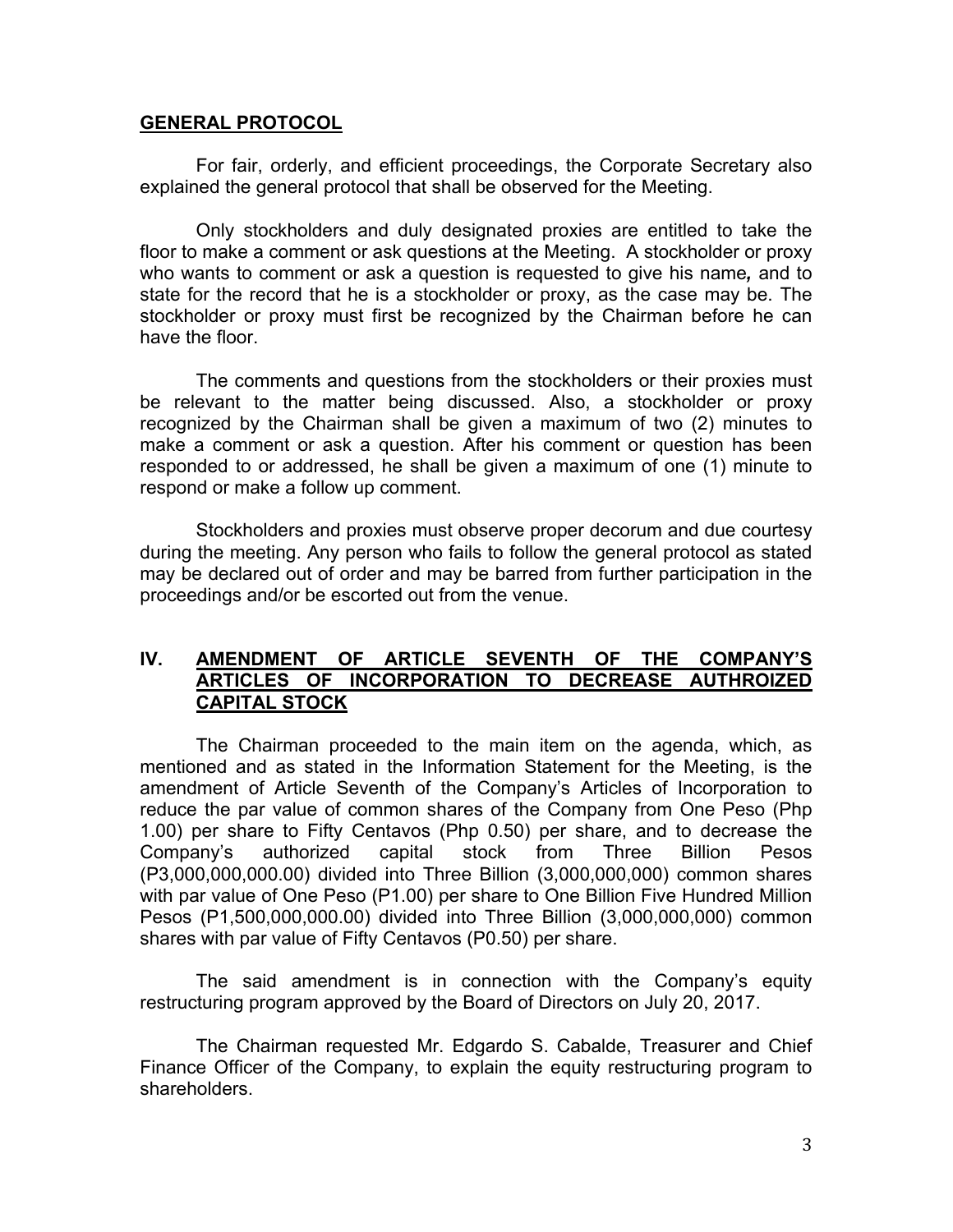#### *Report on the Company's Equity Restructuring Program*

 Mr. Cabalde began by explaining that equity restructuring is an accounting process commonly used to reduce the accumulated deficit of a corporation by reorganizing its authorized capital stock. He identified several local companies which have undergone equity restructuring in recent years.

 Management recommended and the Board approved the equity restructuring program for the purpose of reducing or wiping out the Company's accumulated retained earnings deficit, which in turn will improve the Company's financial profile, and ability to declare dividends at the right time. Mr. Cabalde emphasized that the Company cannot declare dividends as long as it has a an accumulated deficit.

 The said equity restructuring program entails the reduction of the par value of the common shares of the Company from One Peso (Php 1.00) per share to Fifty Centavos (Php 0.50) per share, and the decrease the Company's authorized capital stock from Three Billion Pesos (Php 3,000,000,000.00) divided into Three Billion (3,000,000,000) common shares with par value of One Peso (Php 1.00) per share to One Billion Five Hundred Million Pesos (Php 1,500,000,000.00) divided into Three Billion (3,000,000,000) common shares with par value of Fifty Centavos (Php 0.50) per share. Mr. Cabalde emphasized that the number of issued and outstanding shares will remain the same. The ownership of shares will also remain unchanged.

As a result of the decrease in capital, new additional paid-in capital in the amount of US\$26,823,389.00 will be created from the reduction surplus. Accordingly, no return of capital to shareholders will result from the said capital decrease. The new additional paid-in capital, together with Company's existing additional paid-in capital as of May 31, 2017 in the amount of US\$6,662,001.00, or a total additional paid-in capital of US\$33,485,390.00 will then be applied against the Company's accumulated deficit as of May 31, 2017 in the amount of US\$31,998,844.00.

 Mr. Cabalde said that the proposed equity restructuring is timely, in view of the Company's strong financial performance for the first half of 2017. He said that once effected, the deficit which accumulated due to the Company's losses prior to its recent profitability will be eliminated.

#### *Highlights of First Half Financial Results*

Mr. Cabalde then briefly reported on the Company's financial and operating results for the first half of 2017. Consolidated net sales was US\$ 35 Million, 10% higher compared to the previous year. Attributable net income was at US\$ 320,000, which was 126% higher than net income over the same reporting period last year. This healthy revenue increase is due to double-digit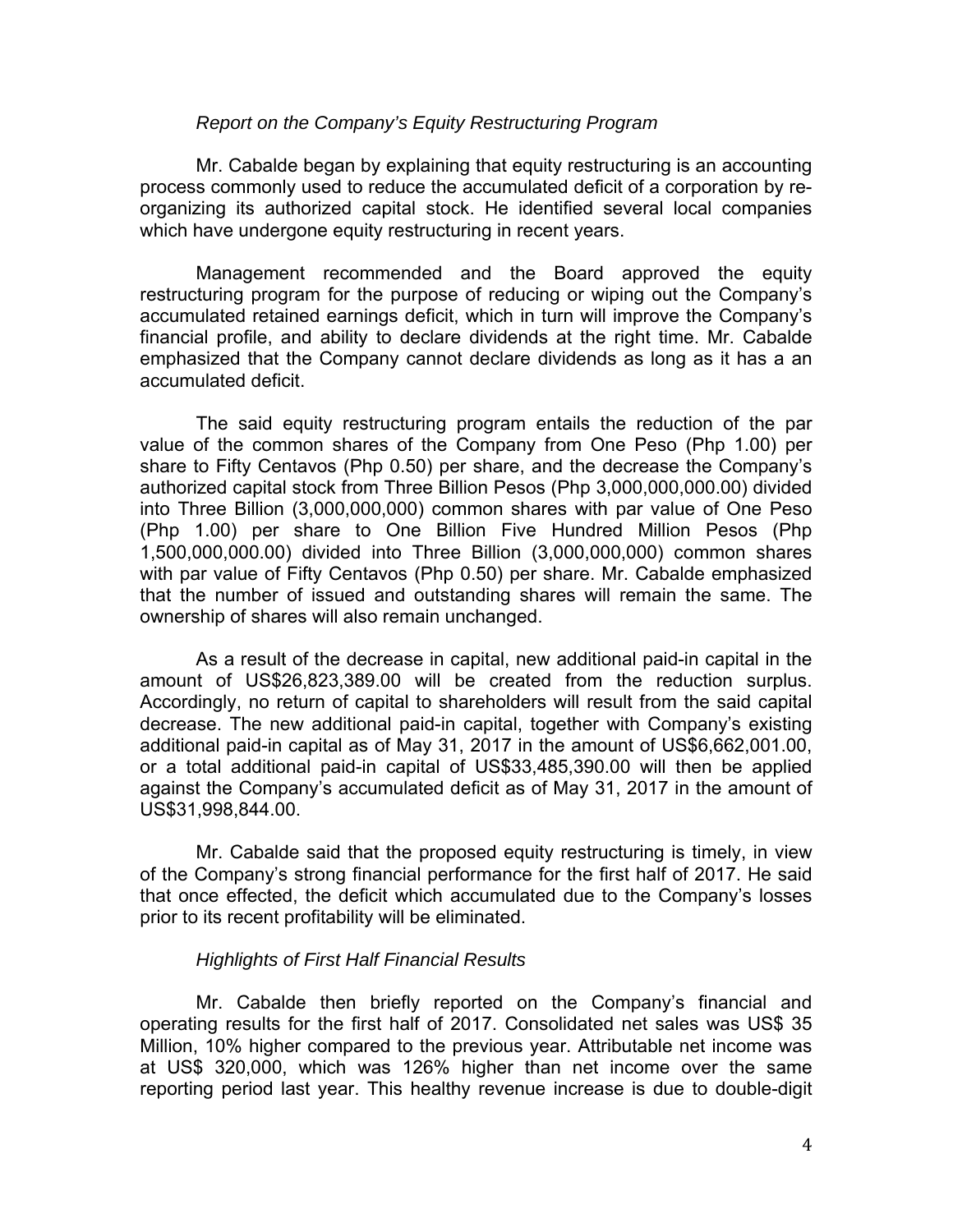growth in the Company's salmon segment, in addition to a strong recovery in the performance of the Company in its tuna segment. He added that export sales of the Company have also increased for the said period.

## *Open Forum*

- Question 1: Mr. Philip Turner, a stockholder, asked what the strategy of the Company was to ensure that the equity restructuring program is a success, noting that other companies that have undergone the same restructuring have been unsuccessful. He also asked how the equity restructuring program will affect the share price of the Company's shares of stock.
- Answer: Mr. Raymond K.H. See, President and CEO, said that the equity restructuring program is part of the Company's overall turnaround strategy. He noted that the said strategy is already bearing fruit as shown in the Company's performance in the first half of 2017.

 On the second question, Mr. See said that the share price is dependent on various market factors. It will thus be difficult to determine how the market will react to the equity restructuring program. In view of the purpose of the equity restructuring program, the hope is that this will be viewed positively by the market.

- Question 2: Mr. Turner then asked whether the equity restructuring program would be a one-time event or it would be done again in the future.
- Answer: Mr. See said that at the moment there are no plans to do this again in the future.
- Question 3: Mr. Edgar Ngo, a stockholder, also asked regarding the effect of the equity restructuring program on the share price.
- Answer: Again, Mr. See said that share price is dependent on various market factors. However, the hope is that the market will view this as a positive development because the equity restructuring program will give the Company a stronger balance sheet. Mr. See added that the Company is also working hard to sustain the positive momentum and further improve performance, which will hopefully have a positive effect on share price.
- Question 4: Mr. Stephen G. Soliven, a stockholder, asked if the Company would consider selling its unprofitable lines of business.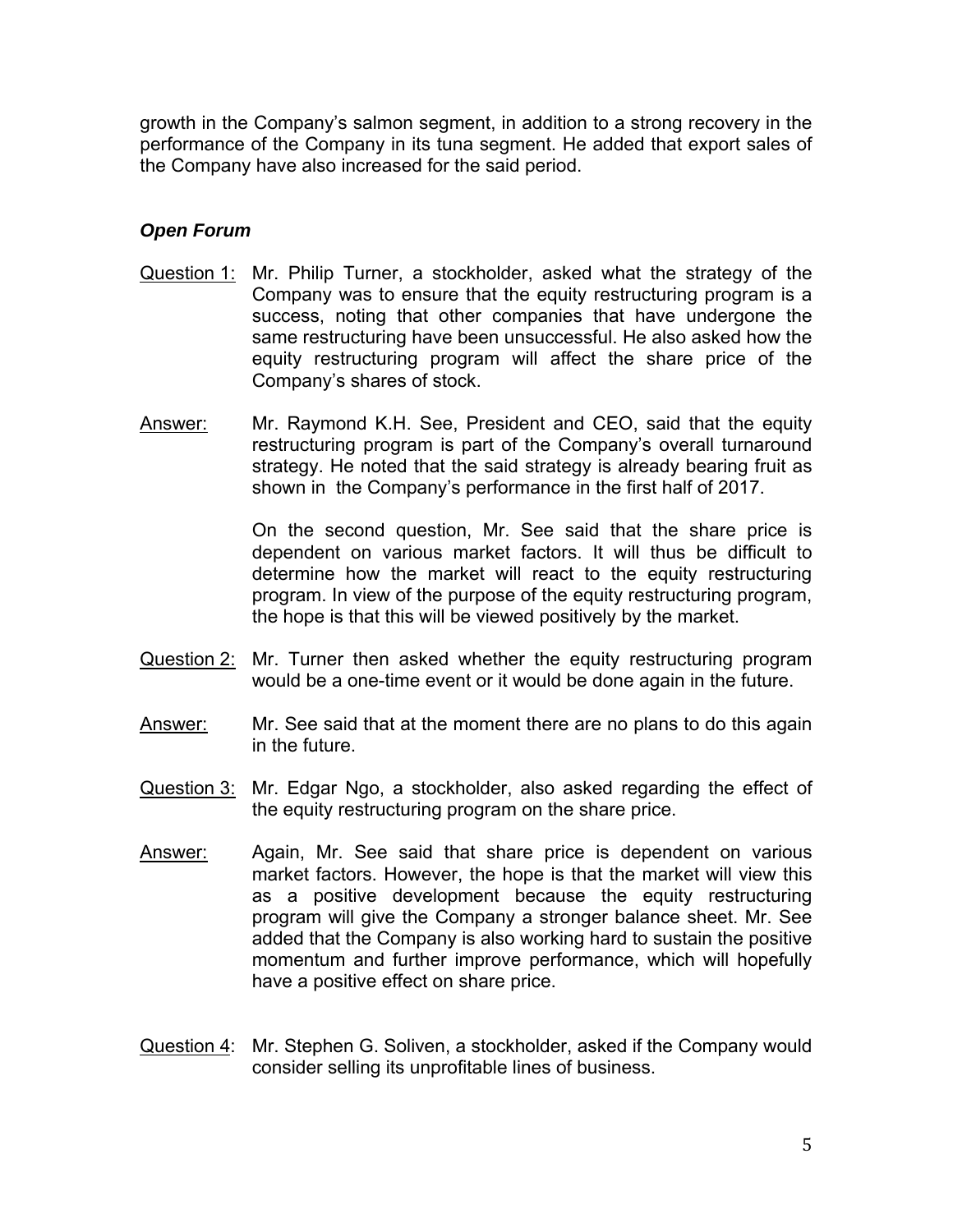- Answer: Mr. See said that this is always an option for the Company.
- Question 5: Ms. Adele O. Chan, a stockholder, asked how the Company's business compares with Century Pacific Food, Inc., owner of the "Century Tuna" business.
- Answer: Mr. See said that there is a substantial difference with respect to the business models of the two companies. He said that the Company is mainly export-focused and the margins that it receives are primarily manufacturer's margins. The Company manufactures and delivers canned tuna to its clients overseas based on their specifications. It is the client that brands and markets the canned tuna. On the other hand, the bulk of Century Pacific's business is the domestic market. It has its own brand, and it has control over its margins. Century has established a very strong presence in the local market.
- Question 6: Mr. Ngo asked why the Company does not have its own brand in the local market.
- Answer: Mr. See said that having a local brand is one of the things that the Company is considering. However, this would need a lot of resources and preparation. Right now, the Company is prioritizing its export business first to position the company towards growth.

There being no other questions, the Chairman requested the Corporate Secretary to read the resolution to be considered by shareholders for the approval of the amendment of Article Seventh of the Company's Articles of Incorporation. The Corporate Secretary read the relevant resolution to be considered by shareholders, as approved by the Company's Board of Directors on July 20, 2017, as follows:

"**NOW THEREFORE, BE IT RESOLVED,** as it is hereby resolved, that Article Seventh of the Articles of Incorporation of **ALLIANCE SELECT FOODS INTERNATIONAL, INC.** (the "Company") be amended to reduce the par value of the Company's common shares from One Peso (P1.00) per share to Fifty Centavos (P0.50) per share, and to decrease the Company's authorized capital stock from Three Billion Pesos (P3,000,000,000.00) divided into Three Billion (3,000,000,000) common shares with par value of One Peso (P1.00) per share, to One Billion Five Hundred Million Pesos (P1,500,000,000.00) divided into Three Billion (3,000,000,000) common shares with par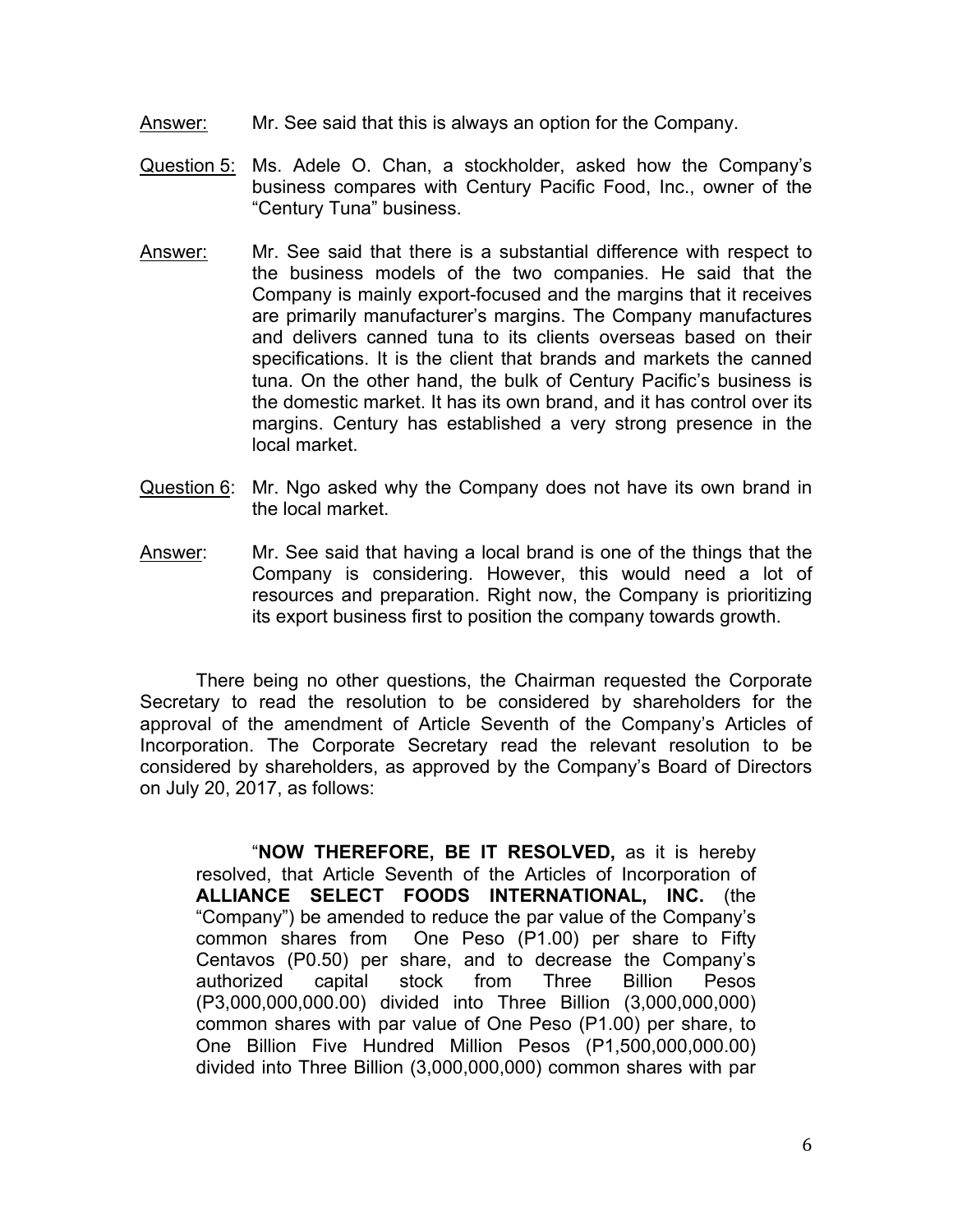value of Fifty Centavos (P0.50) per share, such that Article Seventh of the Company's Articles of Incorporation shall read as follows:

 '**SEVENTH**: That the authorized capital stock of the corporation is ONE BILLION FIVE HUNDRED MILLION PESOS (Php 1,500,000,000.00) in lawful money of the Philippines, divided into Three Billion (3,000,000,000) shares, with par value of Fifty Centavos (Php 0.50) per share.'

 The Corporate Secretary said that the amendment requires the approval of shareholders holding at least 66 2/3% of the Company's outstanding capital stock.

Ms. Liselle Angela I. Bascara, a proxy, moved that the resolution adopted by the Board of Directors, pursuant to the equity restructuring program explained at the Meeting, to amend Article Seventh of the Company's Articles of Incorporation to reduce the par value of common shares of the Company from One Peso (Php 1.00) per share to Fifty Centavos (Php 0.50) per share, and to decrease the Company's authorized capital stock from Three Billion Pesos (Php 3,000,000,000.00) divided into Three Billion (3,000,000,000) common shares with par value of One Peso (Php 1.00) per share to One Billion Five Hundred Million Pesos (Php 1,500,000,000.00) divided into Three Billion (3,000,000,000) common shares with par value of Fifty Centavos (Php 0.50) per share be approved, ratified, and confirmed. The motion was seconded.

 The Chairman then requested the Corporate Secretary to inform the body of the results of the tabulation of votes on the said amendment of Article Seventh of the Articles of Incorporation. The Corporate Secretary reported that as of 2:30 p.m., shareholders holding **1,872,157,978 common shares** representing **74.89%1** voted YES to the approval of the said amendment to Article Seventh of the Company's Articles of Incorporation. The Corporate Secretary noted that votes cast after 2:30 p.m. will be counted and included in the final tally of votes that will be posted on the Company's website and duly disclosed.

 There being sufficient votes for the approval, the Chairman thus declared the amendment of Article Seventh of the Company's Articles of Incorporation was approved.

 

<sup>1</sup> Total number of shareholders holding **1,872,469,276 common shares**, representing **74.91%** voted **YES** to the amendment of Article Seventh of the Company's Articles of Incorporation